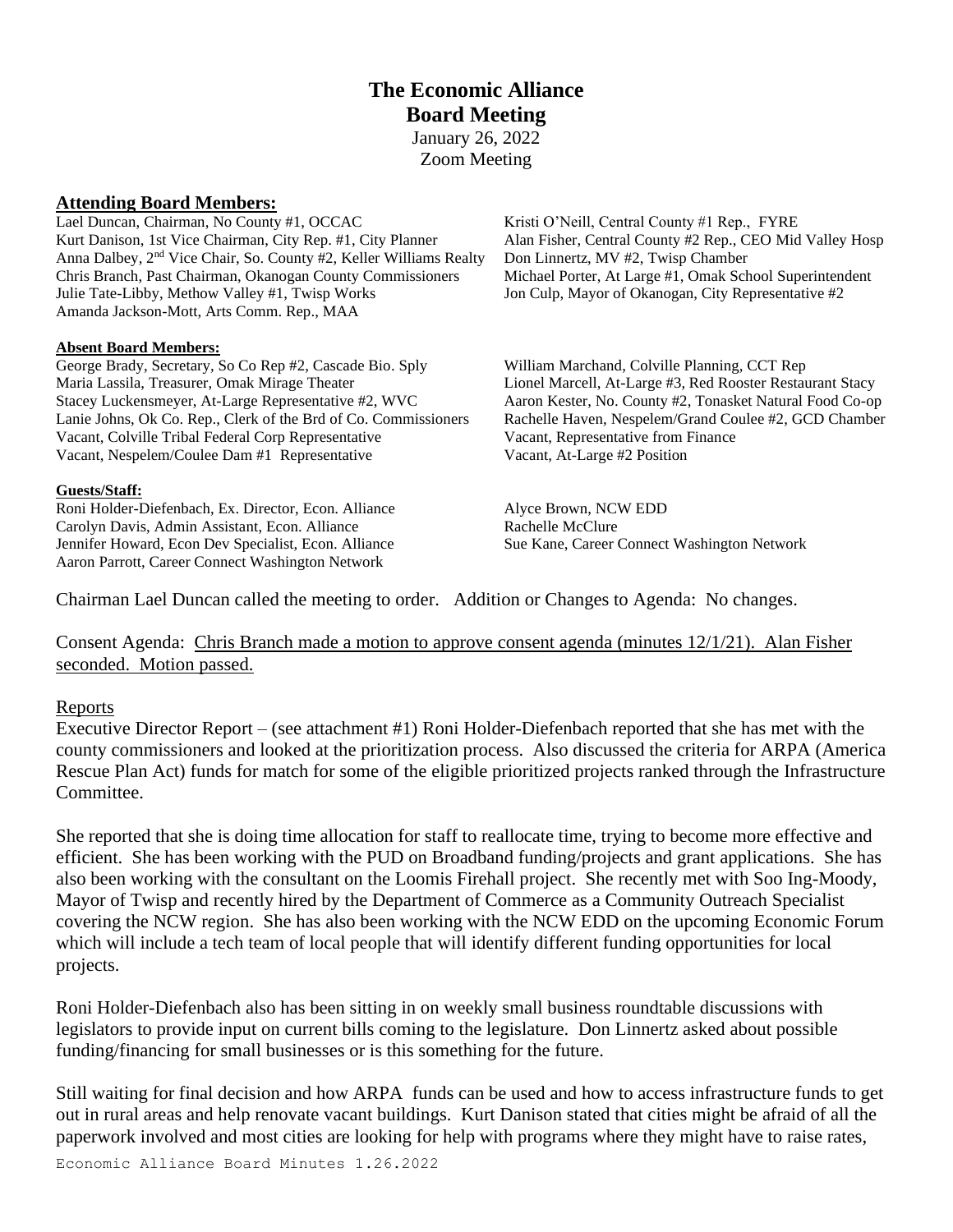such as water/sewer. Anna Dalbey asked if ARPA funds can be used for the Retail Strategies to help build rural communities or if funds can be put into the general fund.

The Board Retreat is scheduled for February 23, 9 a.m. to Noon and Roni Holder-Diefenbach asked if the Board felt if this meeting should be a hybrid or just through Zoom. It was the consensus to do a Zoom meeting.

Roni Holder-Diefenbach will send out the Code of Conduct and Conflict of Interest form via Adobe Sign and asked Board member to sign and send back. These forms need to be done annually.

## Guest Speaker:

Sue Kane, Career Connect Washington, spoke about this program. She reported that we have historically treated education and career separately. Career Connect Learning helps students explore, prep, and launch local opportunities. They build skills that could be on a resume. Today's jobs require training of some kind or education beyond high school. However, too many young people are leaving high school without ever having had the chance to explore actual jobs and career pathways and build the skills they will need to pursue those careers. Washington State has many employers who are unable to find people with the right training and qualifications and sometimes need to recruit from out of state. The state expects 740,000 job openings over the next five years – almost three quarters of which require a credential beyond high school. Career connected learning programs are a great way to educate students while exposing them to a variety of careers and realworld skills. Some general categories and examples: (1) Career Awareness and Exploration: Resources and events can provide early exposure to new jobs and industries. This can take many forms, including job fairs, guest speakers, job shadows, job-site tours. (2) Career Preparation: These programs give students hands-on experience with a particular business, career track or industry, and help them prepare to be hired in a professional setting. (3) Career Launch: The most intensive type of career connected learning program, Career Launch programs combine paid, meaningful work experiences with aligned classroom learning so students can receive a credential and become a competitive job candidate. This includes formal registered apprenticeships and Career Launch programs in the K-12, CTC, and 4-year systems.

Career connected learning doesn't force young people to commit to a career too soon; but it supports them as they explore careers and learn about the kinds of credentials and education, they'll need to achieve their goals. Career Connect Washington exists to close gaps by helping local young people get the knowledge and the skills to step into those in-demand, high-potential careers.

Lael Duncan stated that there is a need for construction workers program and/or apprenticeship and this would be a great thing. OCCAC has difficulties getting workers to help with their repairs and weatherization programs. Chris Branch stated that because of technology more skills are required than before. It was questioned if this information about Career Connect Washington was being conveyed to local high schools.

Financials – Roni Holder-Diefenbach reported that we ended the year very well and added funds to our reserve. A 2022 budget will be submitted to the Board at the February meeting.

Business Education – Jennifer Howard reported that she has still been doing workshops in-person and virtually. There are currently eight workshops in a slide deck. She has compiled workshop attendees into a mailing list and does send information out to them. She hopes to do workshops in Winthrop at new library and has spoken with the new Tech Center in Pateros. She has also made sure to get workshop information on community calendars. Jason Flores, America Corp volunteer, is working on translating workshops into Spanish. Jennifer Howard stated that she is also working increase the Economic Alliance's social media presence. If you haven't already done so, please "like" the Economic Alliance on Twitter, Instagram and Facebook.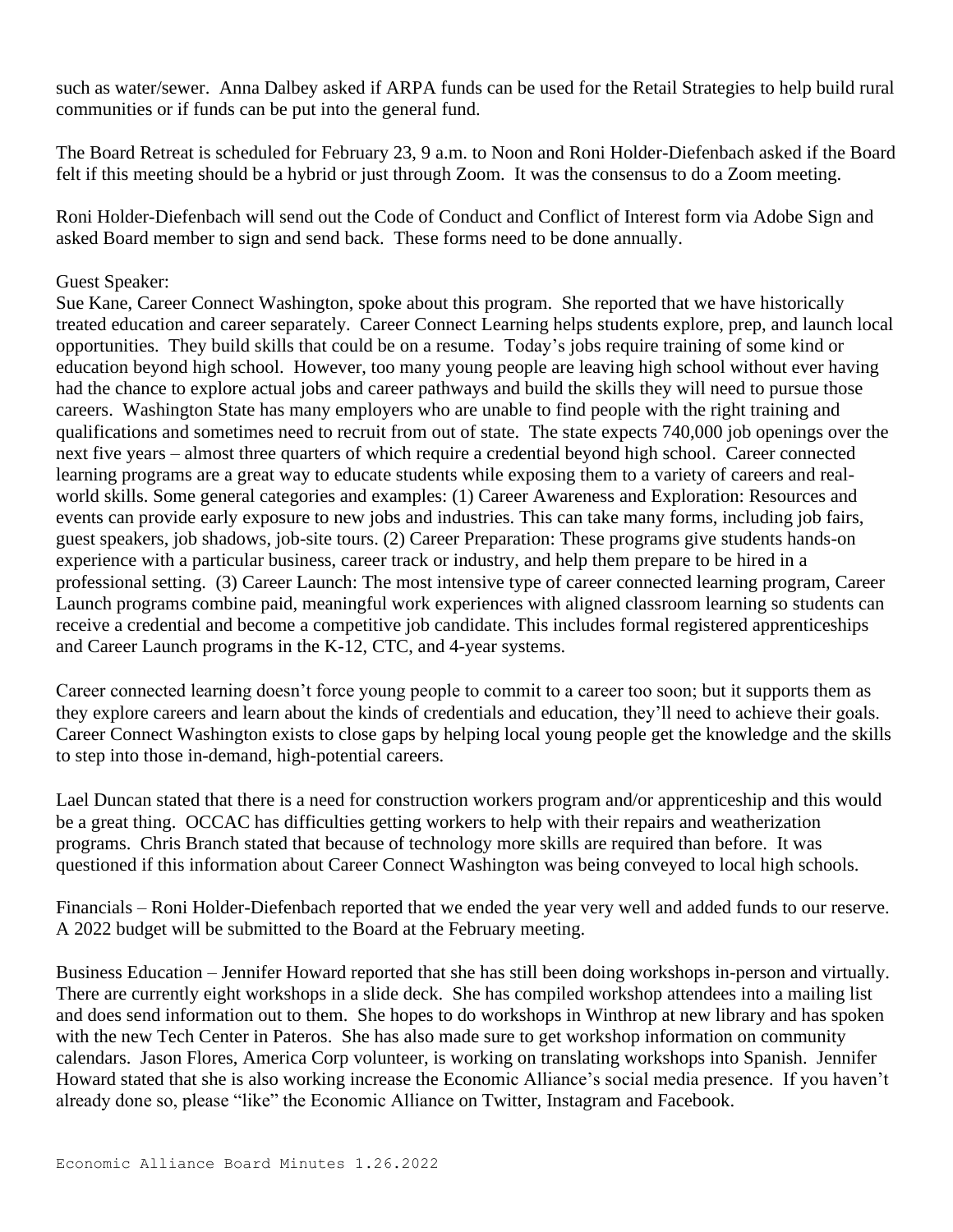Infrastructure Committee -- Roni Holder-Diefenbach reported that some of the committee did meet and reviewed the application and process. She hopes to get input from other committee members that couldn't attend the meeting and then present changes.

Abandoned/Vacant Building Sub-Committee – The committee met the end of December via Zoom and now has three separate directions to pursue. The committee will meet on Thursday January  $27<sup>th</sup>$ . If you have any vacant buildings, please get the information about them to Jennifer. [jennifer@economic-alliance.com](mailto:jennifer@economic-alliance.com)

## Motions

New Grant Applications: Roni Holder-Diefenbach reported that she is submitting a \$45,000 grant request to WSMA. This would add new services (webinars, industry expertise, lawyers, etc.) to the Economic Alliance's Small Business Resource & Technology Center. Funds would have to be spent by the end of June.

USDA – RDBG funds would be for Covid Response continued services and providing support.

USDA Broadband – would provide support for the Broadband efforts in Okanogan County.

Economic Development portion of ARPA funds: Roni Holder-Diefenbach submitted a request to the county commissioners for funding for businesses that had to shut down due to Covid. This would also provide Retail Strategies to all communities for one year and funding assistance for the SBRTC for two years.

Kurt Danison made a motion to approve the grant applications as outlined by Roni Holder-Diefenbach. Don Linnertz seconded. Motion passed.

At-large Board position #4. Beth Stroshane is interested in the position. She attended previous meetings. She has an engineering firm in Omak and graduated from Okanogan and now has kids in the Omak School District. Alan Fisher made a motion to seat Beth Stroshane to the vacant At-Large position #4. Kurt Danison seconded. Motion passed.

## Discussion

Broadband Grant: Roni Holder-Diefenbach reported that the Broadband Acceleration Grant was not approved, but the Tribe did receive \$4 million for their application. Okanogan County was not considered a "distressed area" for the Rural Development Reconnect Grant.

Contract Update: Roni Holder-Diefenbach reported that the PUD contract agreement is completed for 2022 and she is looking at an increase for 2023. Department of Commerce ADO contract is ongoing through June 2023 and Okanogan County contract is in the process. SBDC will probably not be signed until June, but we can continue to provide SBDC services and billings. She submitted a new budget a couple of weeks ago and was asked to move Lew Blakeney to a Senior Advisor.

## News & Member Updates:

Economic Alliance Board Minutes 1.26.2022 Chris Branch spoke about the county ARPA funds, and they are looking at final ruling on how to use the funds. Economic impacts showed that sales tax receipts were up, and the public sector revenues was down. The draft proposal the commissioners are looking at for use of these funds: Support Public Health – 15% -- \$1,230,000 Address Negative Economic Impacts – 20% -- \$1,640,000 Replace Lost Public Sector Revenues – 15% -- \$1,230,000 Provide Preliminary Pay for Essential Workers – 10% -- \$820,000 Invest in Water, Sewer, and Broadband Infrastructure – 40% -- \$3,280,000 Total funds \$8,200,000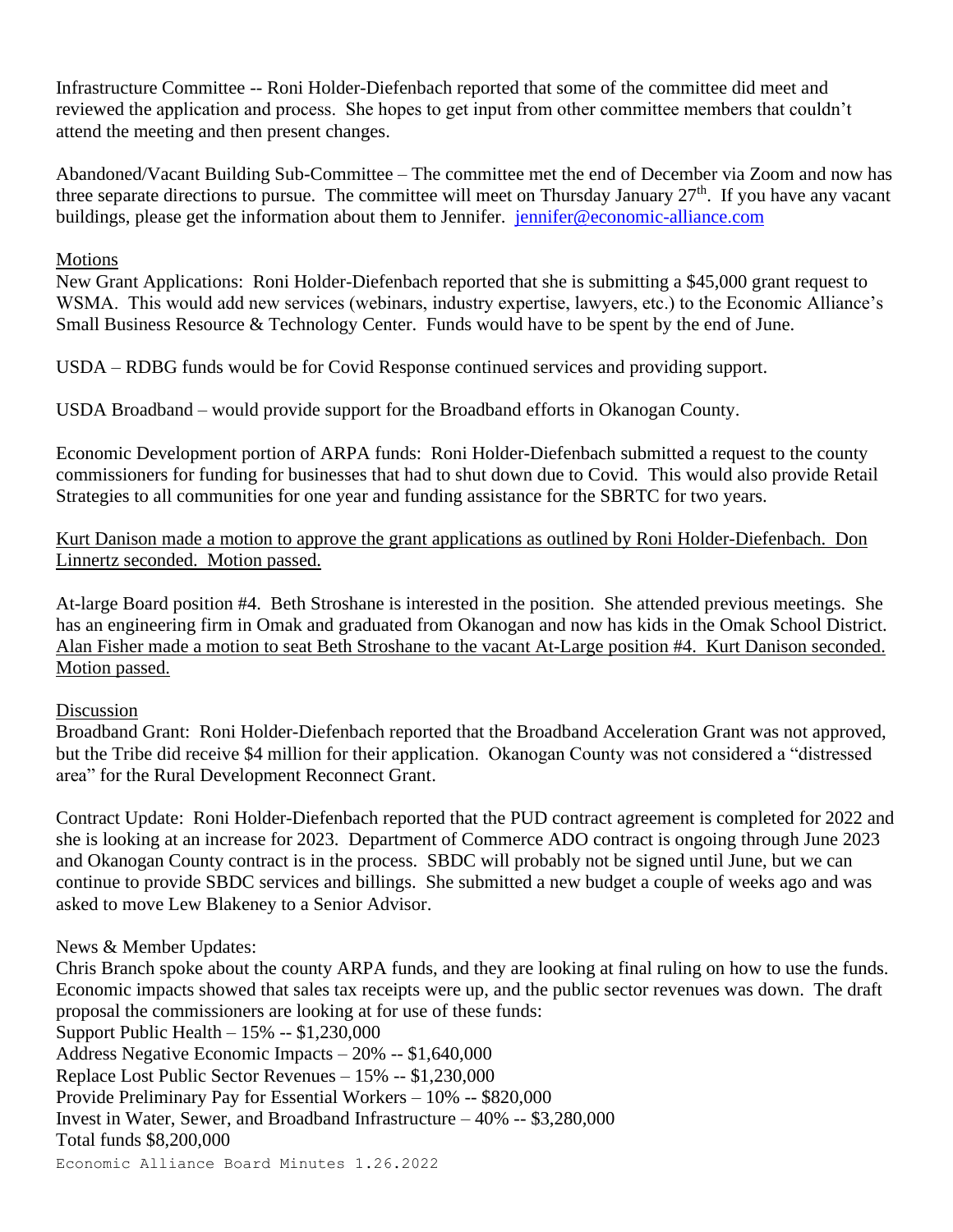There are so many areas of need and he felt that there will be changes to these figures especially under the Replace Lost Public Sector Revenues. He would like to hear any comments, and everyone is welcome to provide input. The extended reporting and finalized amount will be April 30, 2022.

Kurt Danison made a motion to adjourn the meeting. Jon Culp seconded. Motion passed. Meeting adjourned at 12:45 p.m. The next meeting is scheduled for February 23, 2022, via Zoom and is the Board Retreat 9 - noon.

Respectfully submitted,

Carolyn Davis, Administrative Assistant